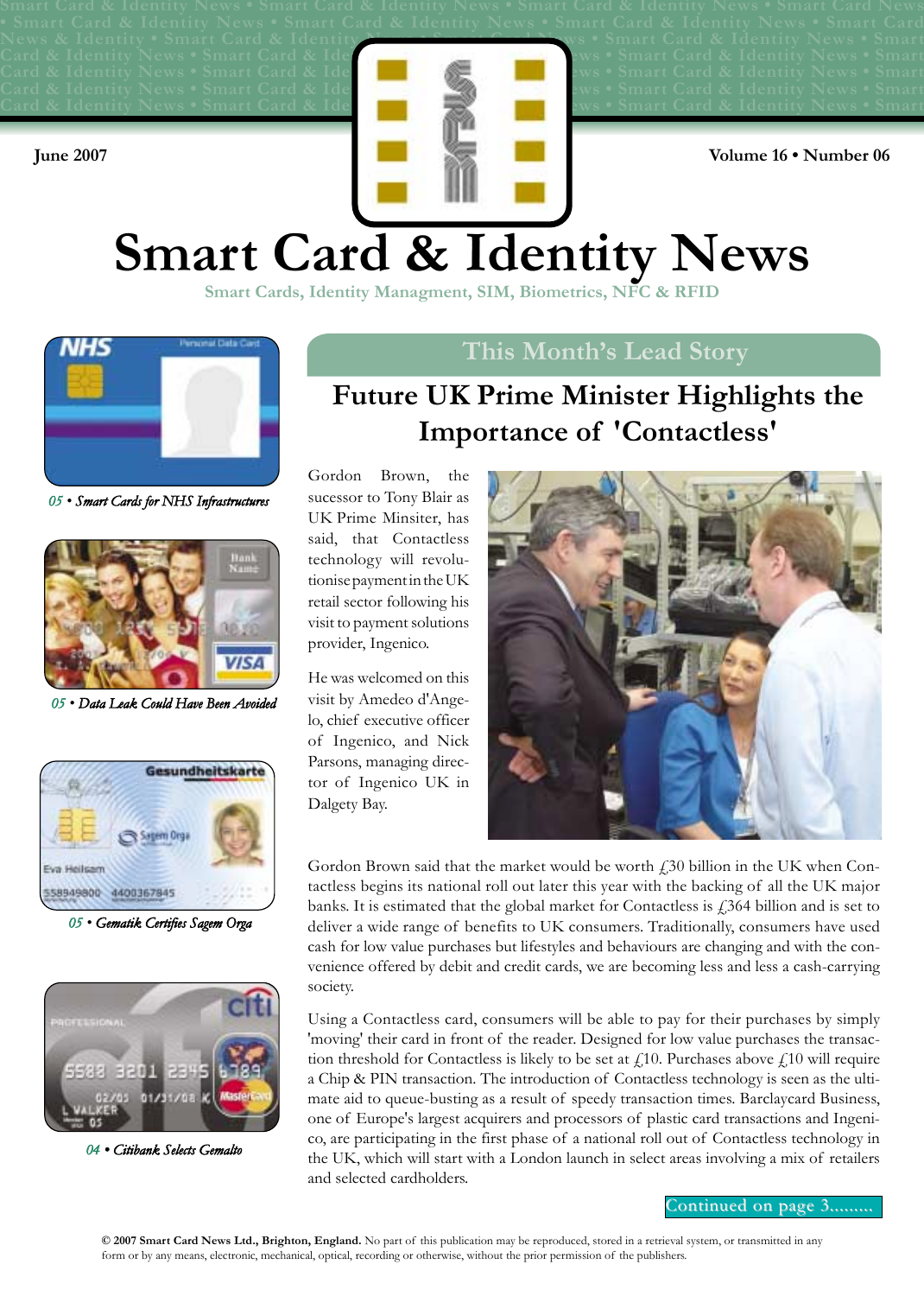



*Smart Card & Identity News* is published monthly by Smart Card News Ltd

**Head Office:** Smart Card Group, Columbia House, Columbia Drive, Worthing, BN13 3HD, UK

**Telephone:** + 44 (0) 1903 691 779

**Fax:** + 44 (0) 1903 692 616

**Website:** www.smartcard.co.uk

**General Enquiries:** info@smartcard.co.uk

#### **Editorial**

**Managing Director** - Patsy Everett

**Editor** - Jason Smith

**Technical Advisor** - Dr David Everett

**Subscriptions & Administrator -**  Lesley Dann

**Editorial Consultants** - Peter Hawks, Simon Reed,Robin Townend

#### **Contributors to this issue -**

Innovision Research & Technology, Karsten Neugebauer, L-1 Identity Solutions, "The Squeaker", Marc Hudavert and John Owen

**Printers** - Hastings Printing Company Limited, UK

**ISSN** - 1755-1021

#### **Disclaimer**

**Smart Card News Ltd** shall not be liable for inaccuracies in its published text. We would like to make it clear that that views expressed in the articles are those of the individual authors and in no way reflect our views on a particular issue.

All rights reserved. No part of this publication may be reproduced or transmitted in any form or by any means - including photcopying - without prior written permission from Smart Card News Ltd.

**© Smart Card News Ltd**

# **Our Comments**



It's been a month of phones, a few of my friends have all upgraded their handsets over the last couple of weeks and it has been interesting to examine the criteria of selection. Just to put you out of your misery at the start none of them had NFC on the list of desirable properties. I think everybody assumes the phone can handle voice calls so that wasn't even mentioned either.

A common thread was the good old text messaging, clearly important to everybody and in some cases with the option of handling pictures. And then the first interesting point, nobody actually cared about the role of the SIM card only where is the data stored, contacts etc and how do you get it from the old phone to the new. The idea that the contacts could be on the SIM and moved from phone to phone wasn't a big selling point, or even the idea of doing a SIM transfer with all the little gizmos available in the market place. Fashion was very high on the list. Slim and sexy seemed to be a totally unanimous requirement regardless of sex and close behind was the need for some suitable ring tone.

The thing that struck me about all this is that the network operators have lost their way with the SIM card, it's the only bit of the phone owned by the operator but it has no significance in the eye of the consumer. They all know its there but it is seen as the bit that makes the voice calls work. Given the capability of the modern SIM card both in functionality and memory size shouldn't it be doing more? Isn't there a market for an all singing and dancing SIM card that makes the user experience more exciting or am I just missing something?

*Patsy*

**m a r**

**t C**

**a r**

**d & I**

**d e n t i t**

**y N**

**e w s**

### **Contents**

#### **Regular Features**

| Lead Story - Greater Security for the UK Border  1 |  |
|----------------------------------------------------|--|
|                                                    |  |
|                                                    |  |
|                                                    |  |

#### **Industry Articles**

| Document Security is More Than a Secure Document  12   |  |
|--------------------------------------------------------|--|
| New Uses of ePassports: Automated Border Crossing and  |  |
|                                                        |  |
|                                                        |  |
| Directory Services the Backbone of Digital Identity 20 |  |
|                                                        |  |

Smart Card News Ltd is part of the Smart Card Group - www.smartcardgroup.com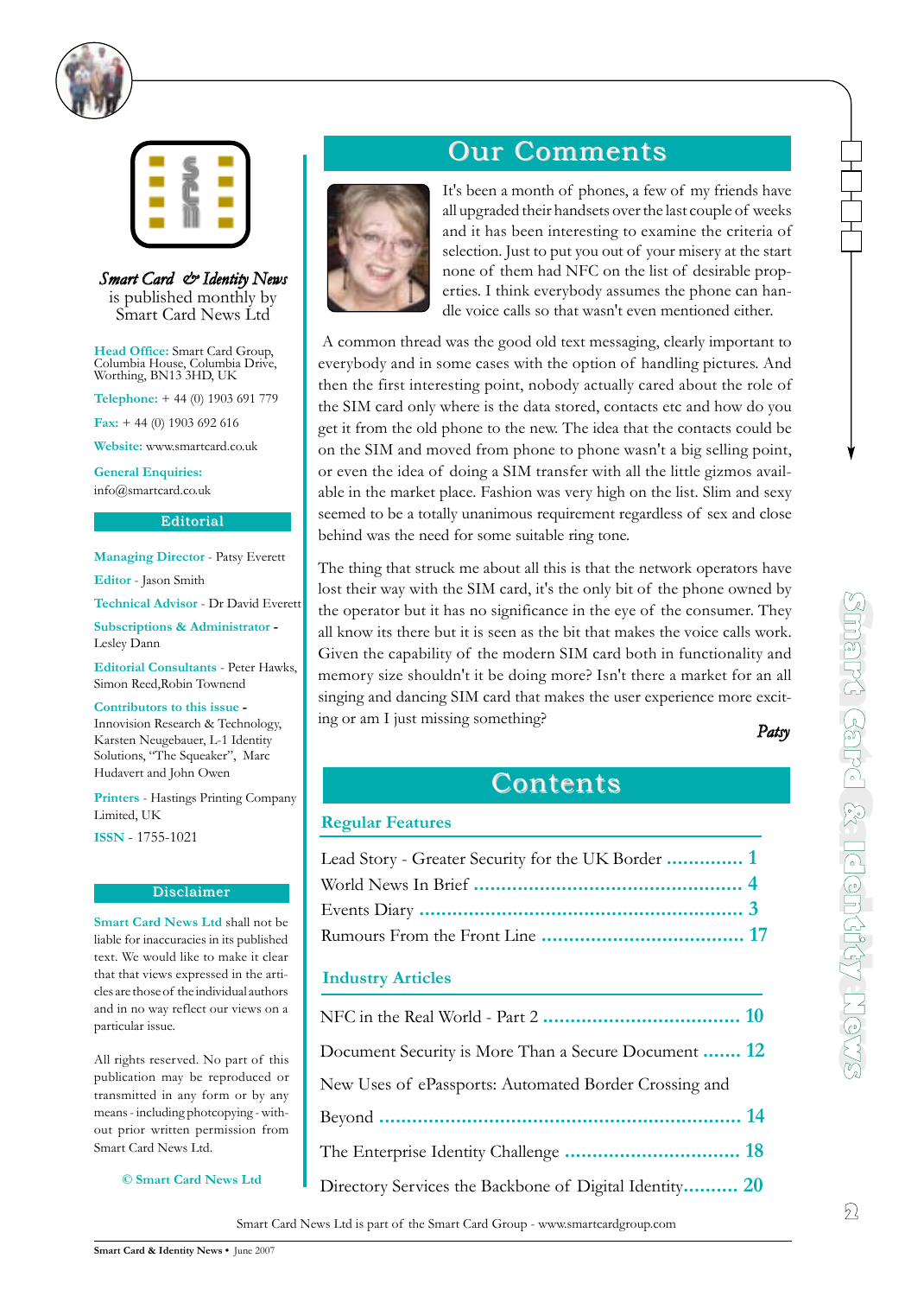

**Managing the personalisation process** - One of the most impressive progresses in the passport market is the availability of complete personalisation management systems that can centrally manage, control and monitor all elements and processes involved in a personalisation workflow. These products are becoming the core of every passport project and are defining its overall reliability, security and efficiency. The personalisation management system houses the production database, receives batches of passport personalisation jobs from the government and distributes those batches to all the personalisation systems available for production, be it in a single personalisation facility or in various remote locations. For the communication to the government site and the personalisation equipment, the system needs to use encrypted links in order to protect personal data against eavesdropping. The hardware and software of the system is authenticated after each start-up including mandatory operator log-in. All personalisation systems connected to the system must authenticate them before receiving personalisation data from the server to ascertain that only proper machines are used in the proper environment.

In the case of an electronic passport, the personalisation management system will receive the access keys from the key management system and will pass it on to the equipment for personalisation of the chip. Furthermore the personalisation management system oversees: *1)* Tracking the personalisation of all passports, 2) Allocating of personalisation jobs to the equipment and controlling of production status of each document, 3) Monitoring status/performance of all equipment and reallocating jobs to other machines in case of a machine breakdown. All information about personalisation jobs received and all passports produced will be stored in the proper database. The software allows the supervisor to run daily, weekly or monthly production reports by machine, operator, and passport number or production status, thus effectively monitoring the production environment and proposing corrective measures.

Security concerns are well addressed by the personalisation management solution, taking care of a number of security related functions such as: *1)* Machine start-up, logging and software sanity check, *2)* Access control system based on user log-in via PIN, Smart Card and PIN or biometrics, *3)* Communication with the Personalisation Management System via encrypted lines, *4)* Key handling and personalisation of the RFID-Chip using customer specific encryption formats and protocols, *5)* Retrieving passport personalisation data, logging and feedback of all production data of each individual passport to the Personalisation Management System.

From the point of view of a supplier in the passport personalisation sector this means that the solutions offered should be based on latest technological achievements and be easily customisable or in best case totally modular. They need well defined interfaces to guarantee optimal integration into existing infrastructures and provide high scalability, perfect reliability and a highly user-friendly design. A company has to offer more than just a convincing product portfolio but needs deep understanding of all processes related and adjoined to its core competence as well as long-time experience in realization of passport systems.

## **New Uses of ePassports: Automated Border Crossing and Beyond** IDENTITY

### **By L-1 Identity Solutions**

The electronic cards industry is maturing quickly, most recently with ePassports blazing new trails and methods for identifying people around the world. In a few short years we have moved from static "dumb" passports to smart ePassports which hold a wealth of identity information in a remarkably small chip on the card. The chip in the passport, typically housed on the printer page, is the enabling technology which leads us to call these credentials "smart". The chip, which conforms to international standards, simultaneously, turns the passport into an electronic read/write record most commonly containing biographical data, digitized face images and fingerprints, and the key to unlocking this identity information. The combination of ePassports, biometric solutions and document reading and authentication technologies enables basic access control (BAC) - the process of providing a secure means to read the data on the chip through decryption of the chip, reading the data via the machine readable zone (MRZ), and producing a result to allow or deny access - to work effectively.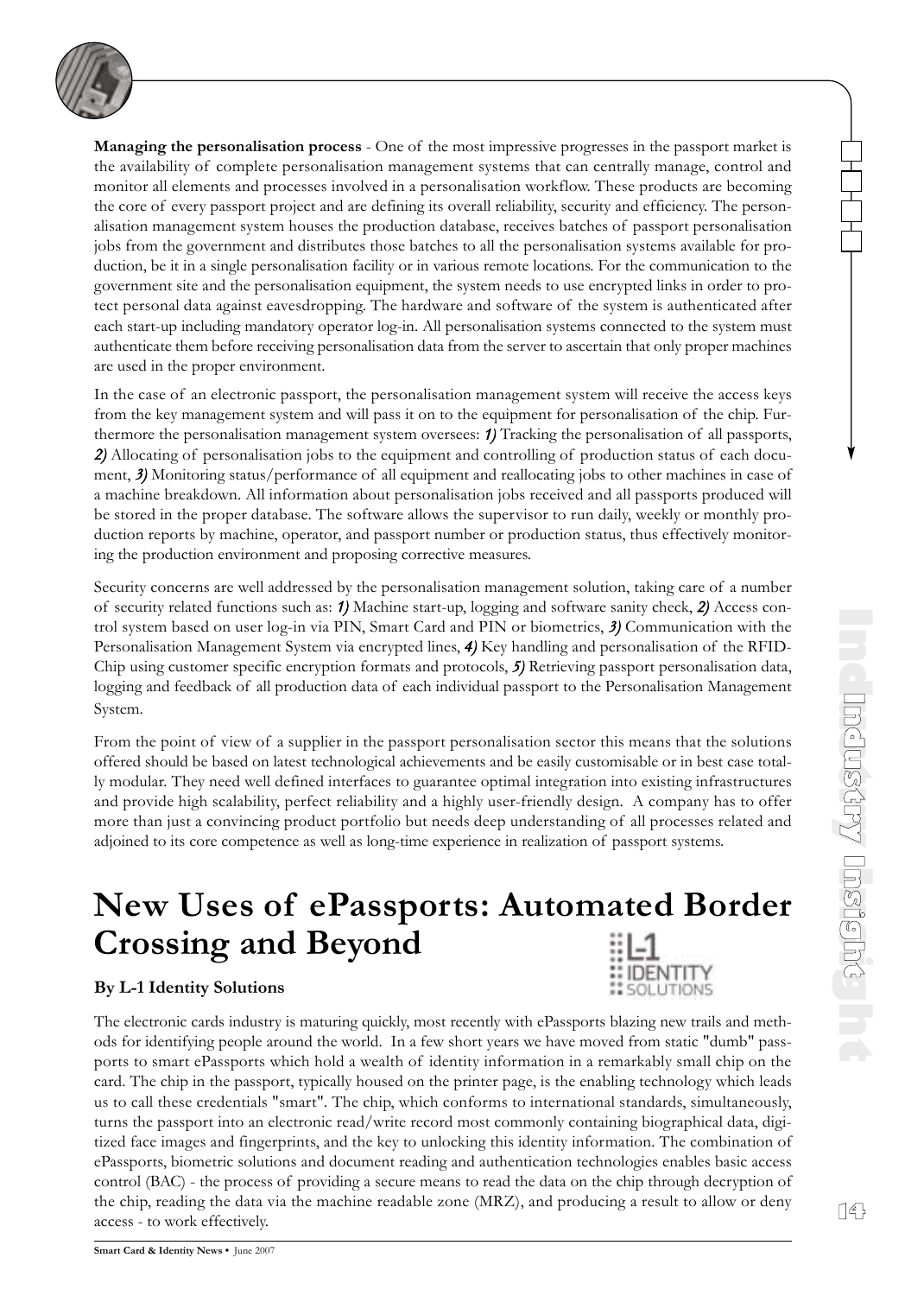

Since conception, ePassports were designed to enable higher security in international travel and the promise is being fulfilled. The introduction of ePassports has ushered in a new era of security and convenience for both organisations and card holders as the capabilities of this new passport allow travelers to own their identity data and organisations to use the data for automated border crossing, immigration and secure identification. Now we are just beginning to realise the added benefits and potential of ePassports, from superior identity theft and fraud protection and more efficient immigration through unattended crossing points, to new concepts such as elections quality assurance, worker permit vetting, secure banking, informed healthcare, and convenient e-commerce.

As the world progresses toward this new, smart form of identification, today there is a mix of traditional passports and ePassports on the market, therefore internationally the former means of identity document authentication coexist with the new cutting-edge methods of identity document authentication. Both traditional passports and the new ePassports may be authenticated using automated document authentication technologies which are flexible in terms of reading contact and contactless, or "dumb" and "smart" forms of identification. While estimates indicate that traditional passports will be phased out over the course of ten years, there are two unmistakable truths: *1)* the move toward smart ePassports is inevitable and *2)* the momentum on transitioning to smart ePassports is growing worldwide.



Recently, Portugal's Faro airport launched a groundbreaking pilot program designed to test the effectiveness and efficiency of ePassports in unattended border crossing. Imagine a secure border crossing process that quickly processes your passport, checking the validity of your identification and your identity information to determine your eligibility to enter the country, while simultaneously expediting the process, eliminating the need for human intervention and allowing you to hold the keys to your identity.

This is the solution available today in Portugal. In seconds, your passport and identity information, including biometrics such as face and fingerprints, are scanned against watch lists, authenticated against passport source data, and cross checked to match the printed document data against the data on the chip. The early success of the pilot in Portugal is already expected to lead to a full deployment of automated document authentication and unattended border crossing kiosks throughout all of Portugal's international airports and maritime ports. In 2004, Pakistan also launched an ePassport in combination with the country's national ID card. The integrated solution was designed to heighten national security, most notably through mitigating terrorism and ethnic violence, and prevent problems related to identity theft and the fraudulent use of identity documents by leveraging the instant access to biographical identity data, face biometrics and fingerprint biometrics. This solution has been highly successful in accomplishing its goals and furthermore, connecting Pakistan's citizens to the country's public and private services from government programs and law enforcement to banking, education and travel.

Today the United States, twenty-seven European Union countries and several Asian Pacific countries such as Japan, Malaysia, and Thailand have begun issuing their ePassports, and countries like Portugal and Pakistan are leading the charge on how to take advantage of this significant investment, maximising the application of ePassports and meeting the modern demands for the use and security of individual's identities. Successful ePassport cases are leading to more innovative thinking around the use of passports.



Just as national ID cards and driver's licenses have been frequently repurposed and used for general identification in banking, healthcare, and commerce, the ePassport has the same potential. The capacity of a chip on a passport is vast, and exceeds the thoroughness, convenience and security of any other form of identification. Envision the scenario in which your passport carries critical healthcare data, personal banking information, credit access, voter rights, worker eligibility, and a range of other government and private services. Each of these systems could benefit from the security, efficiency and convenience of a universally accepted and advanced form of identification such as the ePassport.